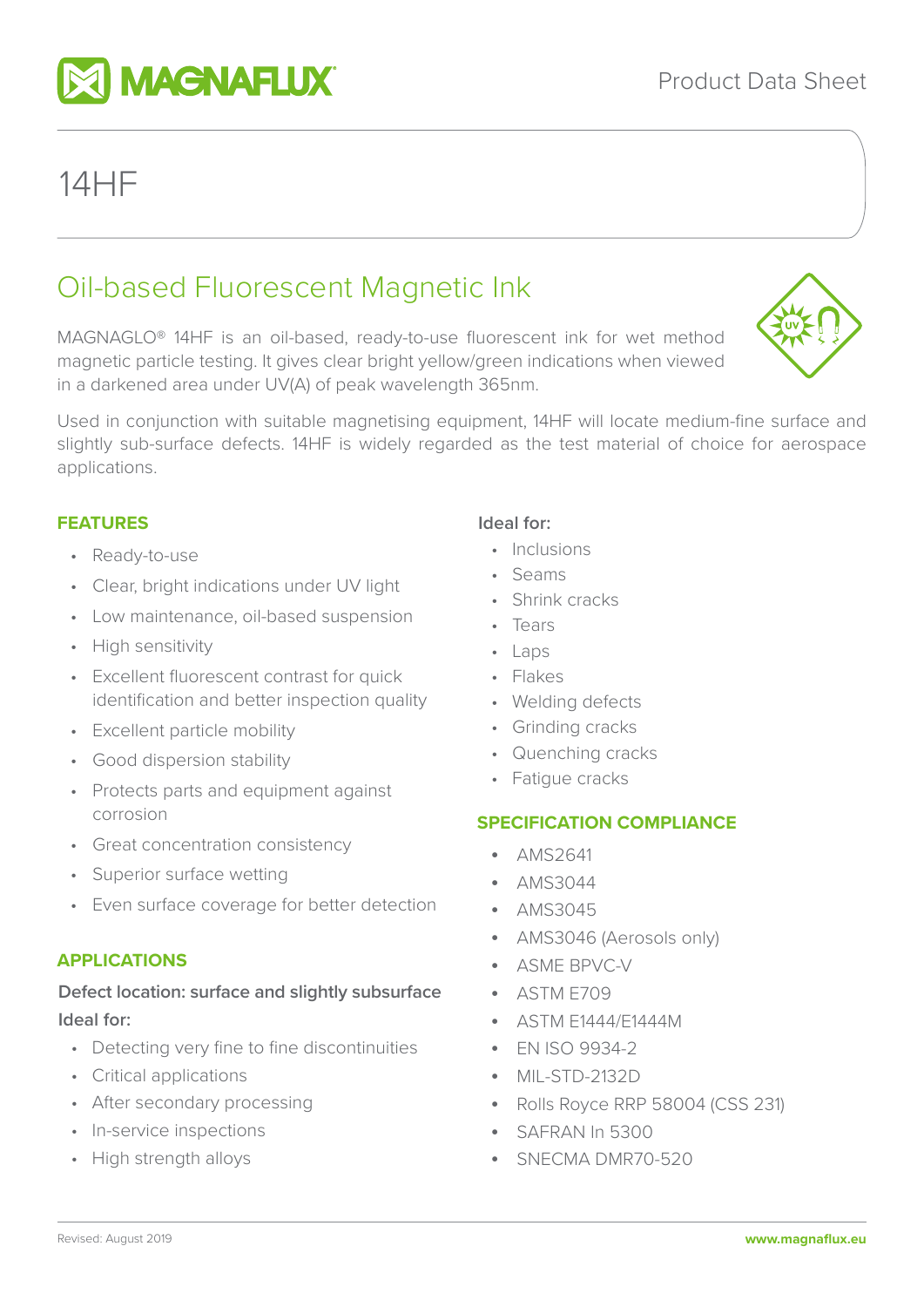

# 14HF

### **COMPOSITION**

A suspension of magnetic particles in a high-flash, low-odour petroleum distillate.

## **PRODUCT PROPERTIES**

| Form and colour        | Brown liquid     |
|------------------------|------------------|
| Flash point            | $>93^{\circ}$ C  |
| <b>SAE</b> sensitivity | 8                |
| Particle size range    | $5 - 12 \mu m$   |
| Settlement volume      | $0.15 - 0.25$ ml |

Like all Magnaflux materials, 14HF is closely controlled to ensure batch-to-batch consistency, optimum process control and inspection reliability.

#### **USER RECOMMENDATIONS**

| <b>NDT Method</b>          | <b>Magnetic Particle</b><br>Testing, Fluorescent,<br>Wet Method   |
|----------------------------|-------------------------------------------------------------------|
| <b>Storage temperature</b> | 10°C to 30°C                                                      |
| Usage temperature          | $-5^{\circ}$ C to 48 $^{\circ}$ C                                 |
| <b>Suspension vehicle</b>  | Carrier II                                                        |
| <b>Magnetic particles</b>  | 14A, MG 410                                                       |
| <b>Cleaner</b>             | SKC-S                                                             |
| <b>UV lamps</b>            | EV6000, ST700                                                     |
| <b>Accessories</b>         | Centrifuge Tube,<br><b>MTU No.3 Test Block</b><br>(EN ISO 9934-2) |

### **INSTRUCTIONS FOR USE**

Clean the component before testing to reduce the risk of contamination and provide a suitable test surface.

Mix the ink thoroughly and keep it agitated during testing.

Apply the ink by spraying, flooding or immersion, depending on your chosen method (see below):

#### **Wet continuous method**

Apply the ink to all surfaces of the component and apply a magnetising current. Remember to stop the flow of ink before the current is switched off, otherwise there is a risk that the force of the ink flood may wash away indications.

#### **Wet residual method**

This method is generally less sensitive than the continuous method and is more susceptible to rapid particle depletion and bath contamination.

- Pre-magnetise the part to be tested.
- Immerse the part in a bath of the ink.
- Remove it and allow it to drain.
- Inspect the part.

During use, the magnetic content of any ink bath will become depleted so you will need to check your bath strength at least once each day. The most widely-used way of checking an ink's settlement volume is by using a graduated ASTM pearshaped centrifuge tube.

When the settlement volume approaches the lower limit (0.15 ml), check the bath. If the bath appears contaminated, or if it has been in use for a long time, replace the contents. If it is still clean and uncontaminated, add some 14A powder.